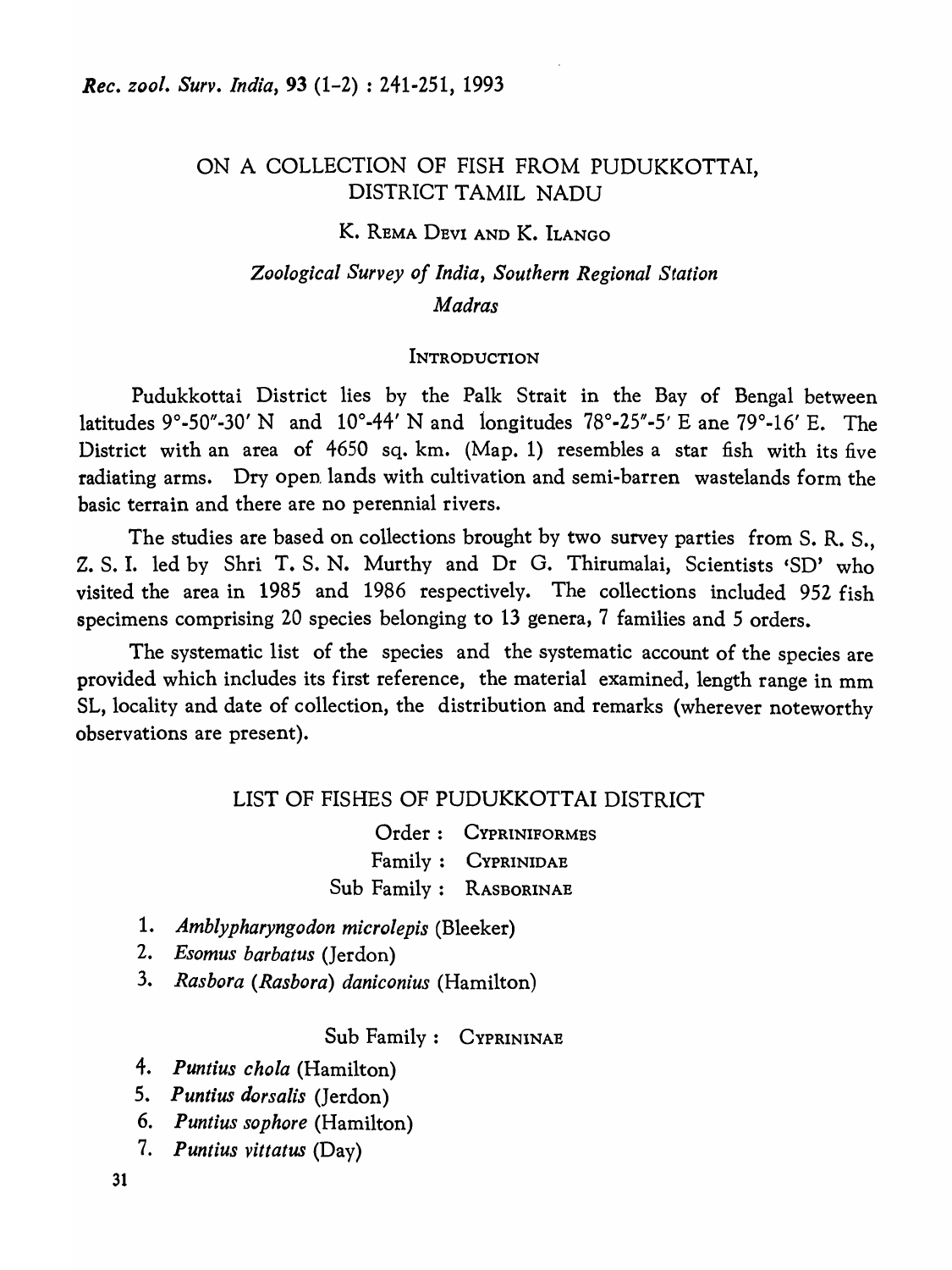Family: COBITIDAE Sub Family: COBITINAE

## *8. Lepidocephalus thermalis* (Valenciennes)

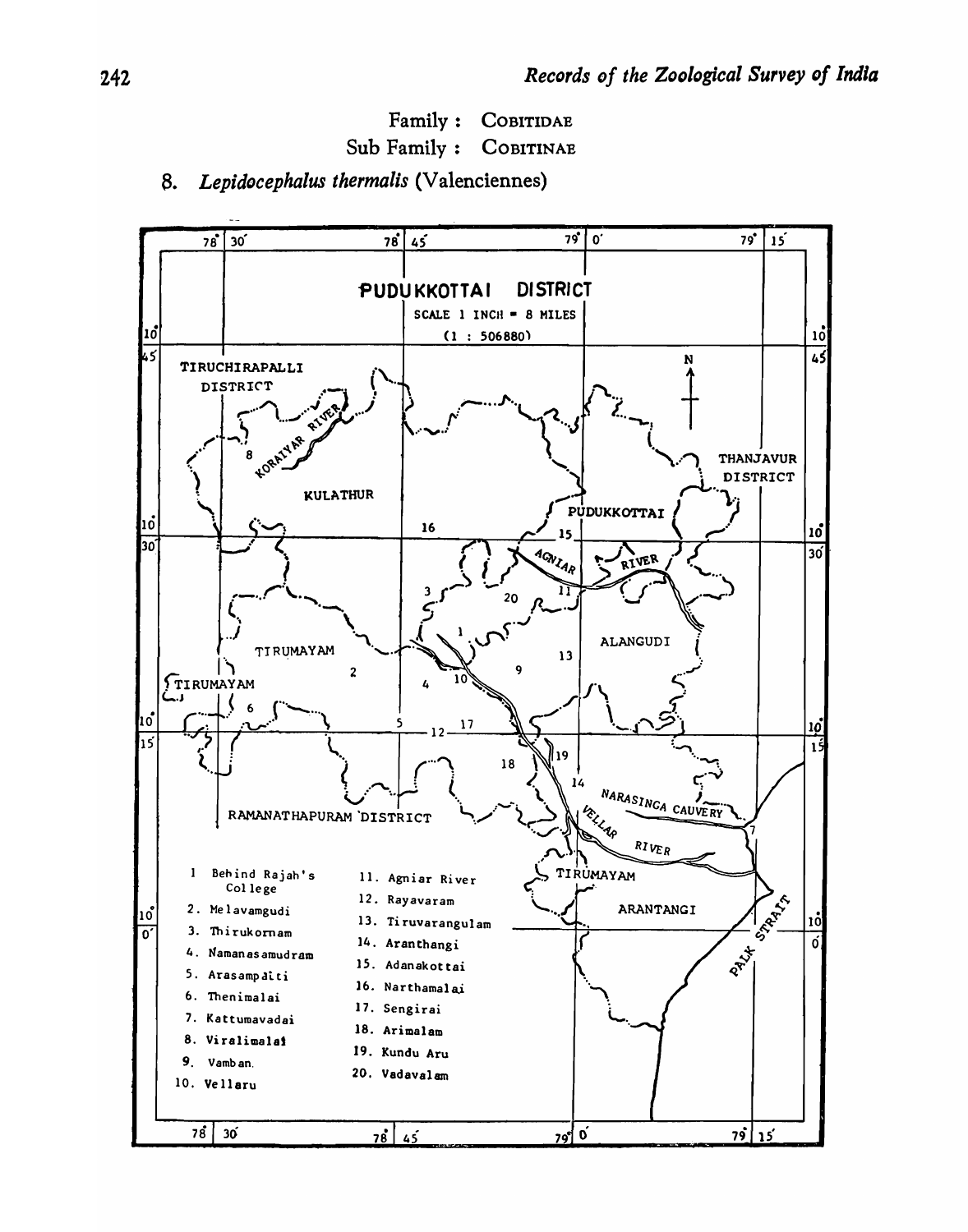| Order: SILURIFORMES |
|---------------------|
| Family: BAGRIDAE    |

- *9. Mystus armatus* (Day)
- 10. *Mystus bleekeri* (Day)
- 11. *Mystus vitlatus* (Bloch)

Order: ATHERINIFORMES

### Family; CYPRINODONTIDAE

- *12. Aplocheilus blockii* (Arnold)
- *13. Oryzias melanostigma* (McClelland)

Family: POECILIDAE

14. Gambusia affinis patruelis (Baird & Girard)

Order: CHANNIFORMES

Family: CHANNIDAE

- 15. *Channa orientalis* (Schneider)
- 16. *Channa punctatus* (Bloch)

Order: PERCIFORMES Family: CICHLIDAE

- *17. Etroplus maculatus* (Bloch)
- 18. *Etroplus suratensis* (Bloch)
- 19. *Orechromis mossambica* (Petera)

Family: GOBlIDAE

20. *Glossogobius giuris* (Hamilton)

SYSTEMATIC ACCOUNT

### 1. Amblypbaryngodon microlepis (Bleeker)

*1853. Leuciscus microiepis* Bleeker, *Verh. Batav. Genootsch.* 25: p. 41. (Type locality: River Hooghly).

*Material:* 1 ex., 23.5 mm SL, Melvelemkudi, Pudukkottai-Ponnamaravathi road, 20.1.1985; 2 exs., 27.0-30.0 mm SL, Pudukkottai-Royavaram road, 6.5.1986; 15 exs., 13.0-35.0 mm SL, Thiruvarangulam R. F., 7.5.1986; 3 exs., 20.0-25.0 mm SL, Sengirai, Arimalam-Mimisal road, 13.5.1986.

*Remarks:* Found mainly in road side fields and ponds; very small species; the juveniles resemble those of *Rasbora* but can be distinguished by the position of the anal fin which is inserted before or below the middle of dorsal in the former and below the posterior tip of dorsal in the latter; the scales are small and numerous in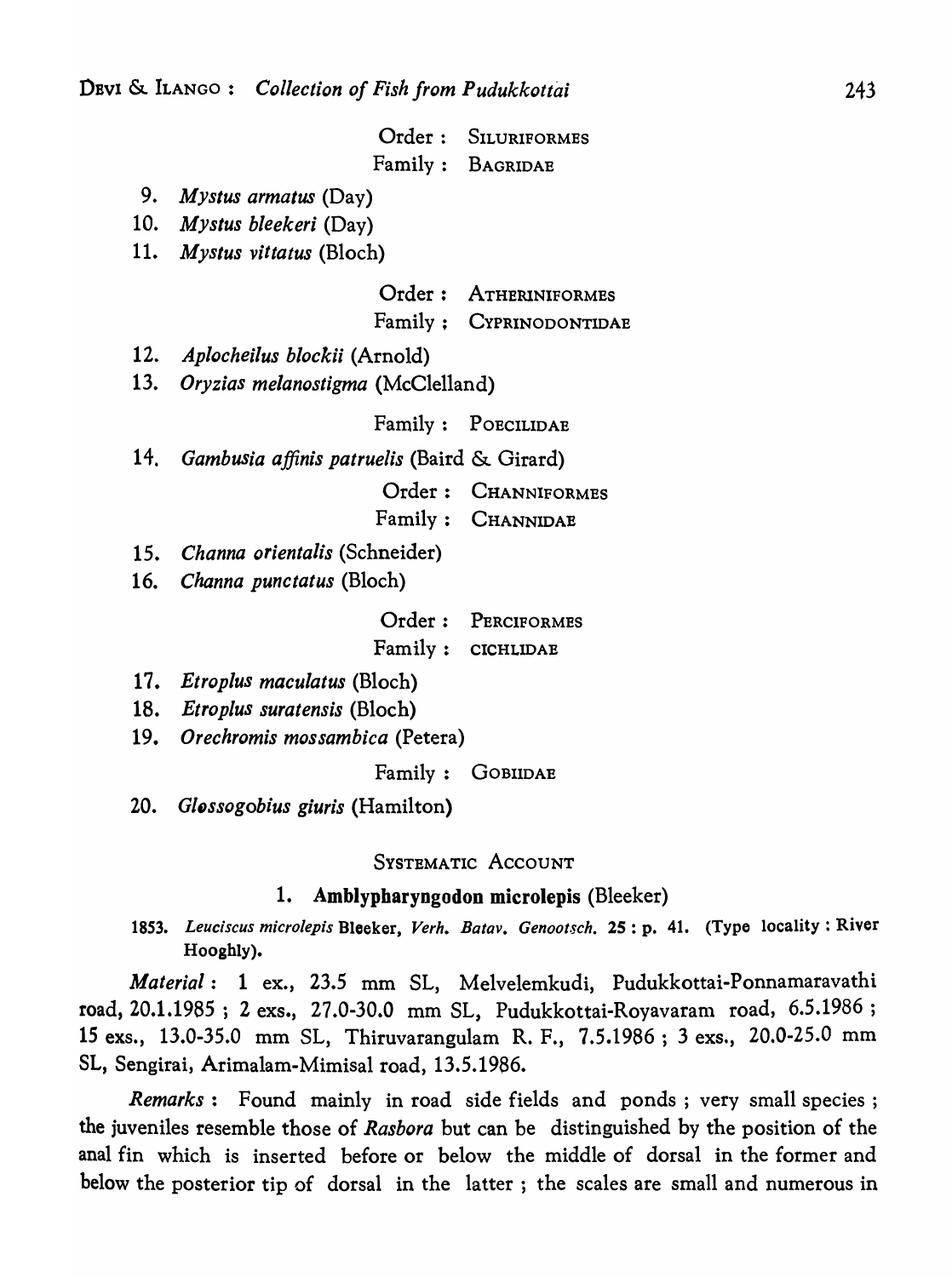*Amblyphar yngodon* while in *Rasbora,* the scales are large and few in number (LI, scales 48 ; 24-33 in *Rasbora).* This can also be readily distinguished from *A. mola* (Ham.) by its lesser number of lateral trensverse row of scales (4-5 in *A. microlepis* and 9-10 in *A. mola),* from *A. melattina* in its head length (H.L. less than 5 in T.L. in *A microlepis*  and H.L. more than 5 in T.L. in *A. melattina).* 

*Distribution:* "Hooghly through Orissa and down the Coramandal Coast in Madras", (Day, 1875-78).

### 2. Esomus barbatus (Jerdon)

## 1849. Leuciscus barbatus Jerdon, *Madras J, Lit. & Sci.*, 15 p. 322. (Type locality : Rivers and tanks all over Mysore and Carnatic).

*Material:* 1 ex., 36.0 mm SL, Melvelamgudi, Pudukkottai-Ponnamaravathi road, 20.1.1985; 1 ex., 36.0 mm SL, Melatemathapatti, Vellaru, 3.5.1986 ; 7 exs., 32.0-42.5 mm SL, Agniaru; 3 exs., 35.0-39.0 mm SL, Pudukkottai-Royavaram road, 6.5.1986 ; 70 exs., 15.0-26.0 111m SL, Thiruvarangulam R.F., 7.5.1986 ; 2 exs., 40.0-57.0 mm SL, Sengirai, Arimalam road, 13.5.1986 and 1 ex., 43.5 mm SL, Mallaieedu, 14.5.1986.

*Remarks:* In the present collection the L. I is complete in some specimens  $(L.1 34+2)$  and incomplete in some. In the number of predorsal scales (17-18) this is closer to *E. barbatus,* but the broad, black, lateral band reported to be absent in *barbatus* (Hora and Mukerji, 1928.) is present in these specimens. The length of maxillary barbel is found to vary, extending a little beyond pectoral base to as far as the anal base.

*Distribution:* India; Confined to South India. Recorded so far from Nellore district, Andhra Pradesh, Chingleput and Mysore.

## 3. Rasbora daniconius daniconius (Hamilton)

*1822. Cyprinus daniconius* Hamilton, *Fish Ganges,* p. 327, pl. 15, fig. 89. (Type locality: Rivers of Southern Bengal).

*Material:* 2 exs., 22.0-23.5 mm SL, Melvelamkudi, Pudukkottai-Ponnamaravathi road, 20.1.1985; 3 exs., 21.0-46.0 mm SL, Hill slopes of Narthamalai, Thirukonam, 21.1.1985 ; 4 exs., 13.0-21.5 mm SL, Namanasamudram, 22.1.1985 ; 5 exs., 11.0-11.5 mm SL, Thenimalai, 29.1.1985; 2 exs., 11.0-22.0 mm SL, Viralimalai road, 2.2,1985 ; 1 ex., 27.0 mm SL, Vamban, 3.2.1985 ; 1 ex., 26.0 mm SL, Vellaru, Melathemathapatti, 3.5.1986; 25 exs., 22.0-35.0 mm SL, Agniaru, Pudukkottai-Tanjore road, 5.5.1986 ; 4 exs., 17.0-25.0 mm SL, Thiruvangulam R.F., 7.5.1986; 14 exs., 23.0-26.0 mm SL, Arimalam-Mimisal road, 13.5.1986 and 8 exs., 15.0-180 mm SL, Vadavalam, 15.5.1986.

*Remarks:* The post dorsal distance in relation to the distance from eye to dorsal origin, a character used in distinguishing *Rasbora caverii* (Jerdon) and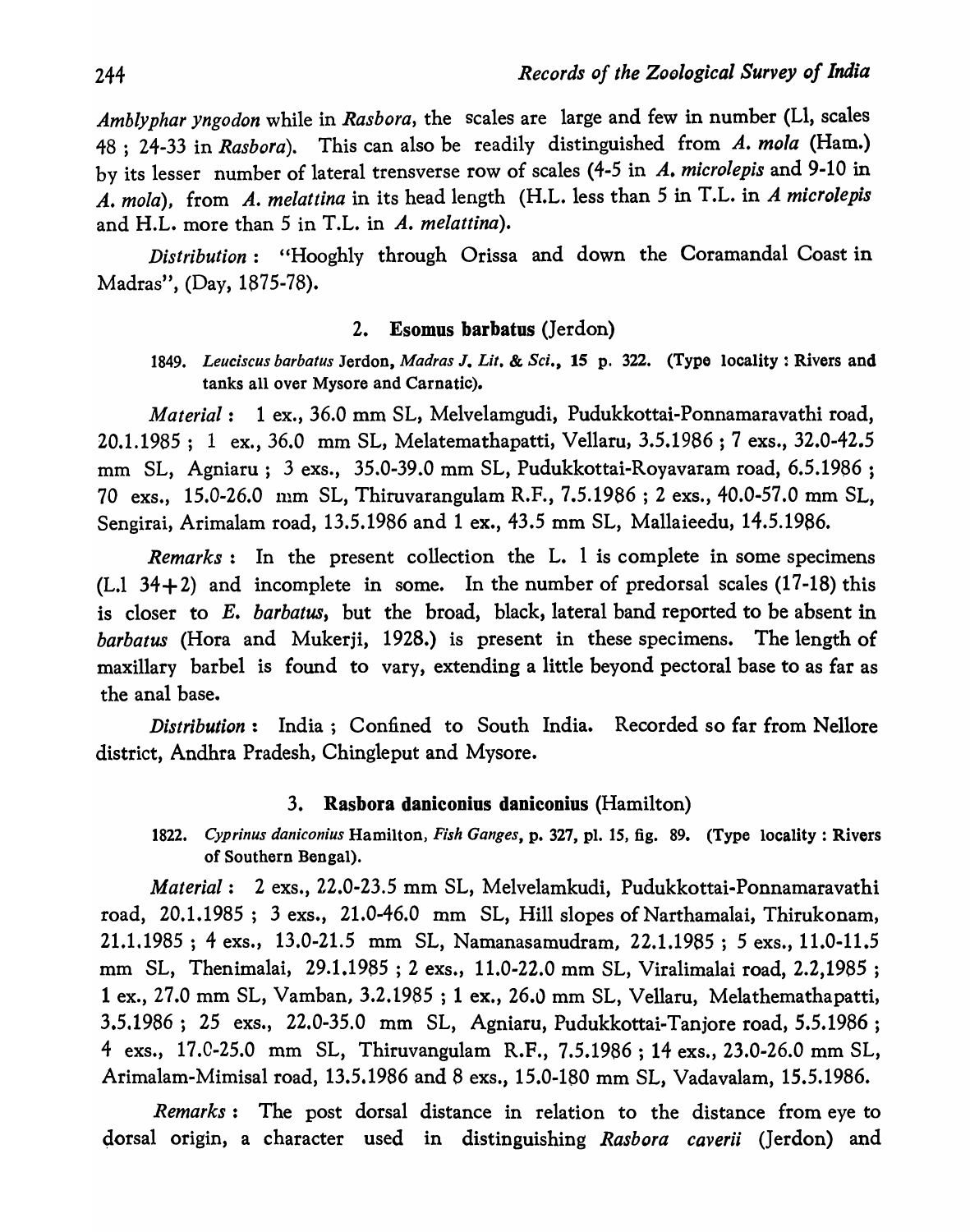*R. daniconius* (Ham.) is found to vary with the length of the fish. The present collections resemble *R. daniconius* (Ham.) in its greater post dorsal distance which when carried forwards falls before the posterior border of eye. However, in very small specimens this distance is found to be greater than in the adults, in which it falls on or just behind the posterior border of eye.

*Distribution:* Throughout India, Pakistan, Nepal, Bangladesh, Sri Lanka, Burma, Malay Archipelago, Zanzibar.

#### 4. Puntius chola

1822. *Cyprinus chola* (Hamilton), *Fish Ganges.* p. 312, 389. (Type locality: north-eastern parts of Bengal).

*Material:* 8 exs., 36.0-51.0 mm SL, Pudukkottai-Royavaram road, 6.5.1986 ; 2 exs., 75.0-78.0 mm SL, Aranthangi, 9.5.1986 and 1 ex., 49.0 mm SL, Kundu aru, Malaieedu, 14.5.1986.

*Remarks:* Colouration is as given by Day (1889), in addition in some specimens a faint lateral band is seen which extends to the blotch on the posterior end of caudal peduncle; scales with dark bases; dorsal spine strong but articulated at tip; 8-9 scale rows before the dorsal fin; sensory canal pores seen on head in smaller specimens.

*Distribution:* Throughout India, Pakistan, Bangladesh, Burma and Sri Lanka.

## 5. Puntius dorsalis (Jerdon)

*1849. Systomus dorsalis* Jerdon, *Madras* J. *Lit.* & *SCi.,* p. 314, 316. (Type locality: Tanks and rivers in the neighbourhood of Madras).

*Material:* 30 exs., 16.0-18.0 mm SL, Thiruvarangulam R.F., 7.5.1986.

*Remarks:* These juvenile specimens have a spot on the caudal peduncle (Day 1889 remarks that B. *tetraspilus* presently a synonym of B. *dorsalis)* differs in having a dark spot at the caudal fin in addition to the spot at the end of the dorsal base present in both species) ; numerous sensory canal pores are seen on cheek.

*Distribution:* Krishna, Cauvery, Coleroon river systems in India.

## 6. Puntius sophore (Hamilton)

1822. *Cyprinus sophore* Hamilton, *Fish Ganges.* p. 310, 319, pI. 19, fig. 86. (Type locality: Ponds of Bengal).

Material : 1 ex., 30.0 mm SL, Melvelamkudi, Ponnamaravathi road, 20.1.1985; 1 ex., 36.5 mm SL, Thiruvarangulam R.F., 7.5.1986 ; 1 ex., 67.0 mm SL, Aranthangi,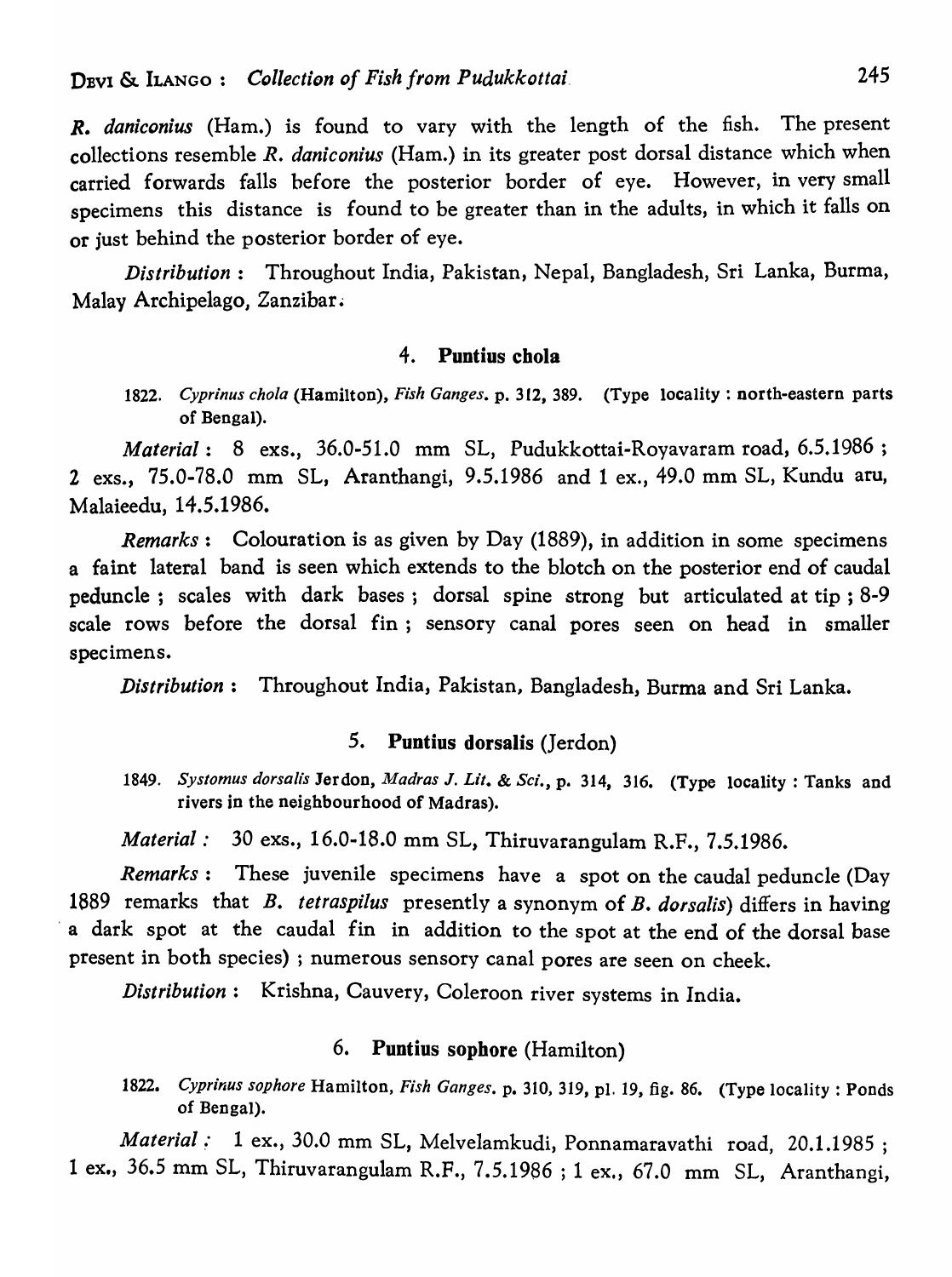9.5.1986; 5 exs., 28.0-45.0 mm SL, Nartha malai, 12.5.1986 and 9 exs., 43.0-52.5 mm SL, Kunduaru, Malaieedu, 14.5.1986.

*Remarks:* The present collections answer very much to the description of *Puntius stigma* (Val.) (Day, 1875-78) in the absence of barbels, the lateral transverse row of scales from L.1 to ventral base being 3)'2. However, since *P. stigma* has been synonymised with *P. sophore*, which has 4 barbels and 2 $\gamma$ 2 rows of lateral transverse scales, the present collection is tentatively placed under *P. sophore.* 

*Distribution:* Throughout India, Pakistan, Bangladesh, Sri Lanka.

## 7. Puntius vittatus Day

*1865. Puntius vittatus* Day, *Proc. Zoo!. Soc. London,* p. 303. (Type locality Madras).

*Material:* 6 exs., 12.5-25.0 mm SL, Melvelamkudi, Ponnamaravathi road,  $20.1.1985$ ; 1 ex., 26.5 mm SL, Hill slopes of Narthamalai, in and around Tirukonam, 21.1.1985; 1 ex., 13'0 mm SL, Adanakottai, 11.5.1986 and 15 exs., 10.-23.0 mm SL, 15.5.1986.

*Remarks:* Day (1875-78) remarks that the colour markings are highly variable in the species. In the present collection a vertical crescent shaped blotch is seen in mid dorsal, a spot on caudal base and in some a dark spot on anus ; a thick pad is present on inside of lower jaw and tubercles are present on snout in some specimens; predorsal 6-7, L. tr.  $4/3\frac{1}{2}$ .

Distribution: Karnataka, Kerala, Tamilnadu, Goa, Cutch, Rajasthan, Srilanka, Pakistan.

## 8. Lepidocepbalus tbermalis (Valenciennes)

*1846. Cobilis thermalis* Valenciennes, *Hist. nat. Poiss.,* 17 p. 78. (Type locality: Ceylon).

*Material:* 2 exs., 28.0 and 45.0 mm SL, Melvelamkudi, Ponnamaravathi road, 20.1.1985 ; 1 ex., 35.0 mm SL, Thirukonam, 21.1.1985; 5 exs., 19.5-22.0 mm SL, Namanasamudram, 22.1.1985 ; 2 exs., 28.0 & 29.0 mm SL, Thirumayam and Arasampatti, 22.1.1985; 2 exs., 19.0 and 21.0 mm SL, Viralimalai road, 2.2.1985 ; 6 exs., 22.0-40.0 mm SL, Vembal, 3.2.1985 ; 42 exs., 20.0-39.0 mm SL, Agniaru, 5.5.1986; 27 exs." 20.5-33.0 mm SL, Pudukkottai-Royavaram Road, 6.5.1986 ; 22 exs., 13.0-77.0 mm SL, Thiruvarangulam R.F., 7.5.1986 ; 2 exs., 12.0 & 44.0 mm SL, Namanasamudram road, 8.5.1986; 49 exs., 19.0-39.0 mm SL, Narthamalai, 12.5.1986; 1 ex., 46.0 mm SL, Arimalam-Mimisal Road; 5 exs., 30.0-46.0 mm SL, Malaieedu, 14.5.1986 and 3 exs., 21.0-26.5 mm SL, Vudavattarn, 15.5.1986.

*Remarks:* Colour variations are observed in the present collection especially in the caudal fin markings, the number of bands and their thickness in the caudal fin is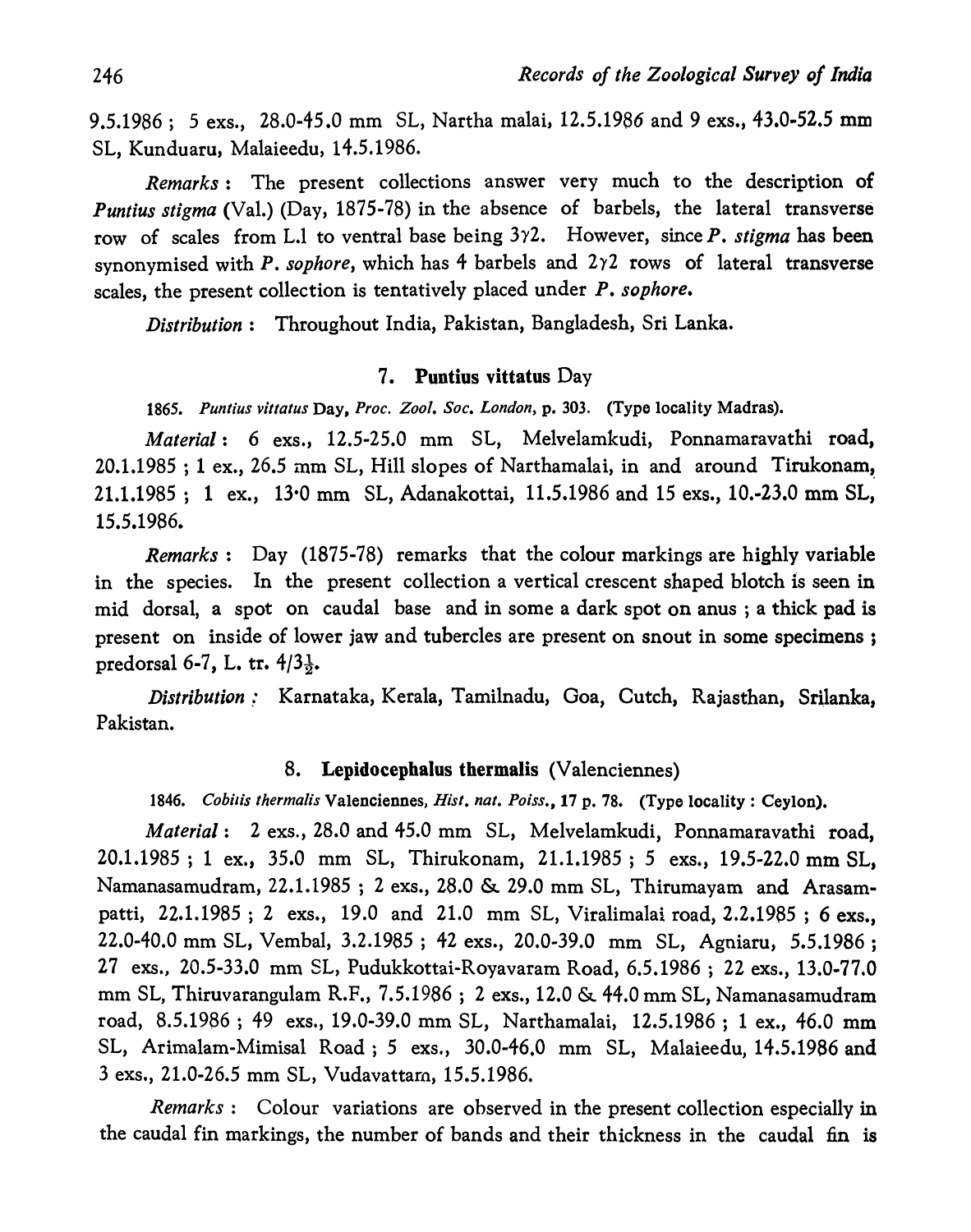found to vary from a few thick bands to several narrow bands. Also the present specimens are deeper and head length smaller than that given for L. *thermalis* in Jayaram (1981).

*Distribution:* Southern Karnataka, Kerala, Tamil Nadu, Srilanka.

## 9. Mystus armatus (Day)

*1865. Hyselobagrus armatus* Day, *Proc. Zoo!. Soc. London,* p. 289. (Type locality: Malabar).

*Material*: 2 exs., 42.0 and 52.0 mm SL, Agniaru, 5.5.1986 and 6 exs., 64.0-78.0 mm SL, Pudukkottai-Royavaram road, 6.6.1986.

*Remarks:* The two specimens (fingerlings) have been tentatively identified as these answer to the description of *M. armatus.* 

*Distribution:* Wynaad range of hills, Western Ghats, Cauvery Watershed, South India.

## 10. Mystus bleekeri (Day)

*1877. Macrones bleeker;* Day, *Fish India,* p. 451, p. 101. fig. 7. (Type locality: Sind, Jamuna, Upper waters of Ganges, Burma).

*Material:* 1 ex., 15.0 mm SL, Thirukonam and 1 ex., 27.0 mm SL, and Narthamalai, 12.5.1986.

*Distribution:* Throughout India, Pakistan, Bangladesh, Burma.

#### 11. Mystus vittatus (Bloch)

*1797. Silurus vittatus* Bloch, *Ichthyol Hist. Nat.,* 11, p. 40, pI. 371. fig. 2. (Type locality: Tranquebar, S. India).

*Material:* 2 exs., 51.0 and 57.0 mm SL, Thirukonam and hill slopes of Narthamalai, 21.1.1985.

*Distribution:* Throughout India, Pakistan, Burma, Thailand, Bangladesh and Sri Lanka.

#### 12. Aplocbeilus blockii (Arnold)

- *1911. Haplochilus nanchax* var, *blockii* (Arnold), *Wschv.* Terrar-u. Terrariank 8, p. 672.
- *1916. Panchax parvus,* Sundara Raj, *Ree. Ind. Mus.,* 12 : 249-294. (Rivers and tanks of Madras city).

*Material:* 4 exs., 17.0-23.0 mm SL, Melvelamgudi, Ponnamaravathi road, 20.1.1985, 1 ex., 14.5 mm SL, Viralimalai road, 2.2.1985; 43 exs., 9.0-22.0 mm SL, Vella ru , Melatemathapatti, 3.5.1986 ; 43 exs., 12.0-20.0 mm SL, Agniaru, Pudukkottei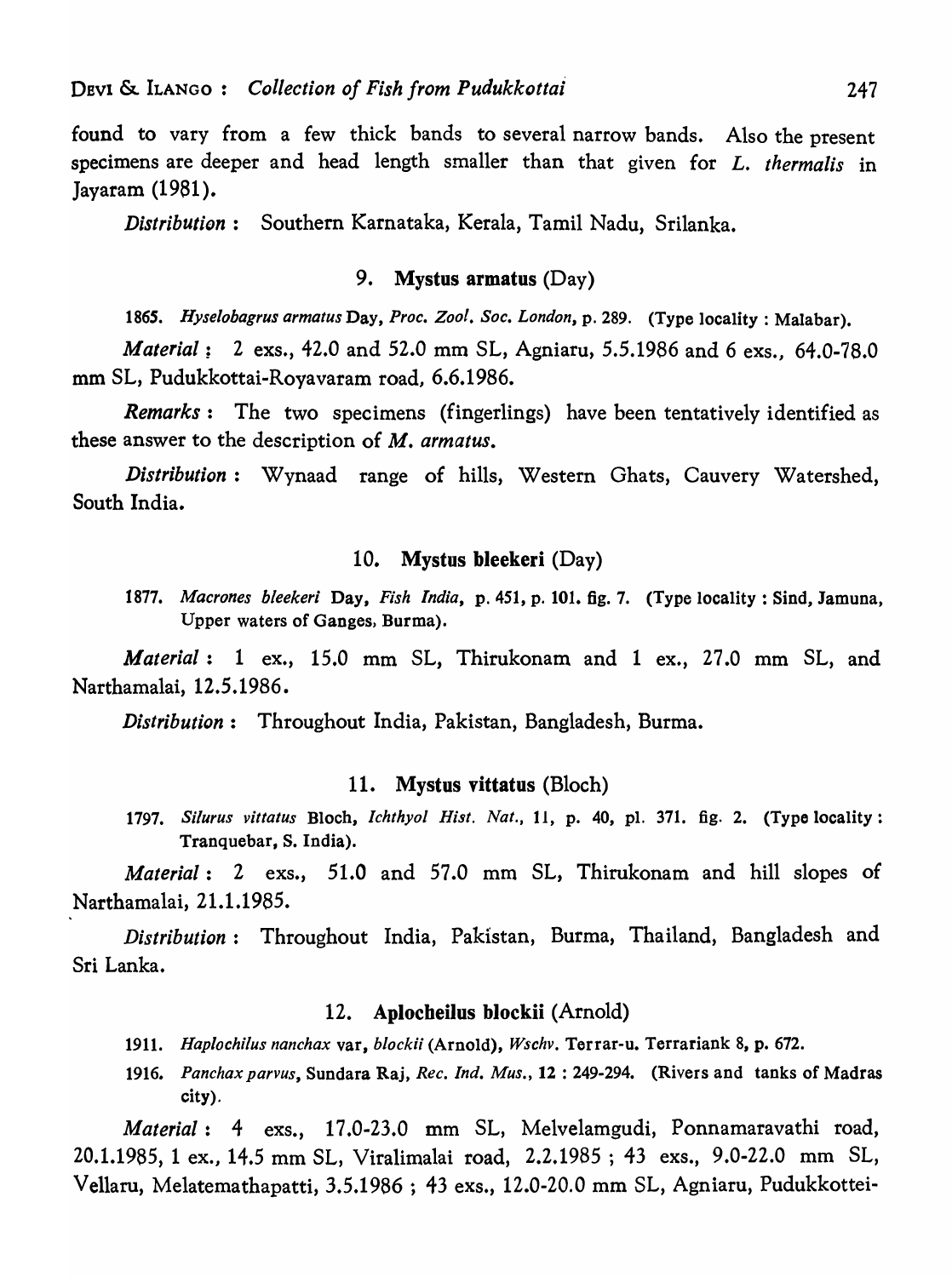Tanjore Road, 5.5.1986 ; 35 exs., 9.5-20.0 mm SL, Adanakkottai, 11.5.1986 and 1 ex., 16.0 mm SL, Narthamalai, 12.5.1986.

*Description: C.5-7/11-12/5-7; P.1/12; V.1/5; D.2/5/1 A.2-3/12/1;* L.1.25-  $27 + 3$ ; L.tr.  $7 - 7\frac{1}{2}$ ; predorsal 21-22, prepelvic scale-11; Gill rakers 9.

*Remarks: Aplocheilus blockii* can be readily differentiated from *A. lineatus*  (Val.) in the absence of prolonged pelvic ray and the bold vertical stripes on body. It can also be distinguished from *A. panchax* from its lesser lateral line count.

(L.1 26-27, L.tr, 7 in *A. blockii* and L.l 31-34, L.tr, 9-10 in *A. panchax)* 

Sexual dimorphism is seen as colour variation and in fin length. In males, leteral horizontal stripes are visible and the posterior dorsal and anal rays prolonged extending beyond caudal base. In the females, about eleven vertical stripes are visible from the back to the upper-third of body; a blotch (from 2nd to 5th ray base) in both the sexes.

*Distribution:* Fresh and brackish waters of Peninsular India.

## !13. Oryzias melanostigma (McClelland)

*1839. Aplocheilus melastigmus* McClelland, *Asiat. Res.,* 19: pp. 301, 427, pI. 42, fig. 3. (Type locality: tanks in Calcutta).

*Material:* 19 exs., 10.5-26.0 mm SL, Melvelamgudi, Ponnamaravathi road, 20.1.1985 ; 1 ex., 9.5 mm SL, Viralimalai road, 2.2.1985; 6 exs., 17.0-21.0 mm SL, Vellaru, Melathemathapatti, 3.5.1986 ; 64 exs., 13.0-24.0 mm SL, Agniaru, Pudukkottai-Tanjore road, 5.5.1986 ; 167 exs., 9.5-29.0 mm SL, Aranthangi, 9.5.1986 and 3 exs., 17.0-21.0 mm SL, Adanakottai, 11.5.1986.

*Remarks: D.l/S ; P.1/9-10; V.1/5* ; C. *(519/5)* ; A.2/19-21; The posterior anal rays are found to be filiform in males and also the number of anal rays are more in the males.

*Distribution:* Throughout India, Burma. Pakistan, Ceylon.

### 14. Gambusia affinis patruelis (Baird & Girard)

1853. *Heterensia patrualis* Baird and Girard, *Proc. A cad. nat. Sci. Phi/ad.* 6, p. 390. (Type locality: Rio Sabinal, Texas).

*Material:* 3 exs., 15.5.-20.5 mm SL, behind Rajas College, 19.1.1985.

*Distribution:* Throughout India, Pakistan, Bangladesh, Sri Lanka, Burma.

## 15. Channa orientalis (Schneider)

1801. Channa orientalis Schneider, Syst. Ichth., p. 496, pl. 90, fig. 2. (Type: locality: Not given).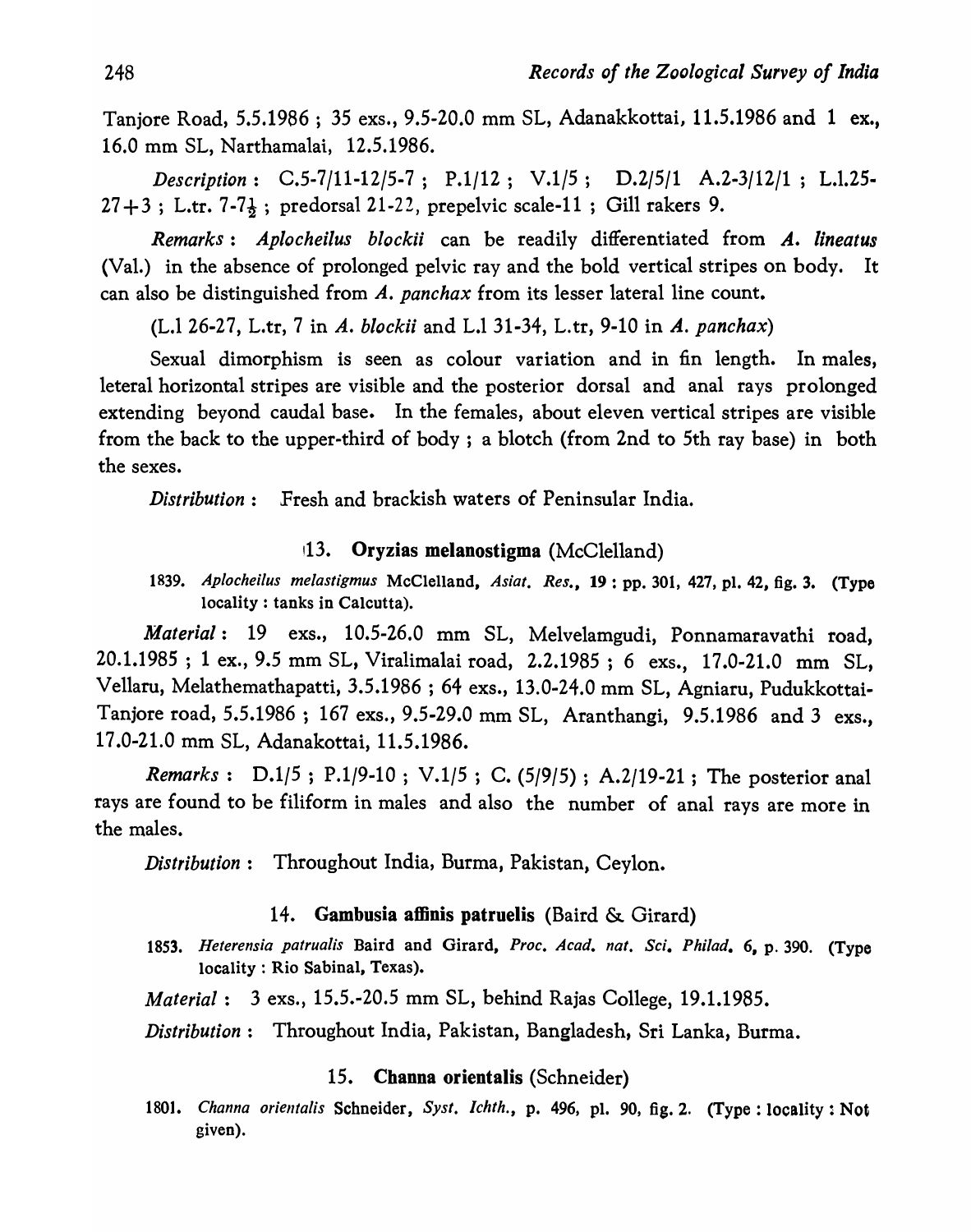*Material:* 4 exs, 18.0-25.0 mm SL, Thirukonam, hill slopes of Narthamalai, 21.1.1985.

*Distribution:* Throughout India, Pakistan, Afghanistan, Bangladesh, Sri Lanka, Burma, Thailand, Malay Archipelago, Vietnam.

#### 16. Channa pnnctatus (Bloch)

*1793. Ophiocephalus punctatus* Bloch, *Naturg, Ausland, Fisch.,* 2, p. 139, pI. 356. (Type locality: Coromandal Coast.)

*Material*: 1 ex., 24.5 mm SL, Melvelamgudi, Ponnamaravathi road, 20.1.1985; 1 ex., 25.5. mm SL, Thirukonam, 21.1.1985; 1 ex., 24.5 mm SL, Thirumayam-Aresampatti, 22.1.1985; 1 ex., 60.0 mm SL, Vellaru, Melatemathapatti, 3.5.1986 ; 1 ex., 44.0 mm SL, Agniaru, 5.5.1986; 5 exs., 30.0-48.0 mm SL, Narthamalai, 12.5.1986 and 2 exs., 47.0-60.0 mm SL, Malaieedu, 14.5.1986.

*Remarks:* The pelvic fin is more than half length of pectoral fin and the pectoral fin has rows of.spots unlike given in Jayaram (1981).

*Distribution:* Throughout India, Pakistan, Nepal, Bangladesh, Burma, Sri Lanka.

### 17. Etroplus maculatus (Bloch)

*1785. Chaetodon maculatus* Bloch, *Syst. Ichth.,* pl. 427, fig. 2. (Type locality: Not given).

*Material:* 2 exs., 37.0-39.0 mm SL, Kattumavedai, 1.2.1985; 1 ex., 26.0 mm, SL, Vallaru, Melatemathapetti, 3.5.1986; 5 exs., 40.0-59.0 mm SL, Aranthangi, 9.5.1986 and 13 exs., 31.0-56.0 mm SL, Malaieedu, 14.5.1986.

*Remarks:* In this species also variation in colour pattern is seen in that there are specimens with only a single prominent lateral blotch while specimens exhibit the specific three spots. In darker specimens about five broad vertical bands are seen with the spotted area being a little broader and only slightly prominent, of these, the central spot is the most prominent.

*Distribution:* India, Tamil Nadu, Kerala, S. Kenara, Sri Lanka.

### 18. Etroplus suratensis (Bloch)

*1785. Chaetodon suratensis* Bloch, *Syst. Ichth.,* pI. 217. (Type locality: Surat).

*Material:* 1 ex., 48.0 mm SL, Kattumavadai. 1.2~1985.

*Distribution:* India, fresh and brackish waters of Orissa, Madras, Malabar, Travancore, Cochin, Ceylon,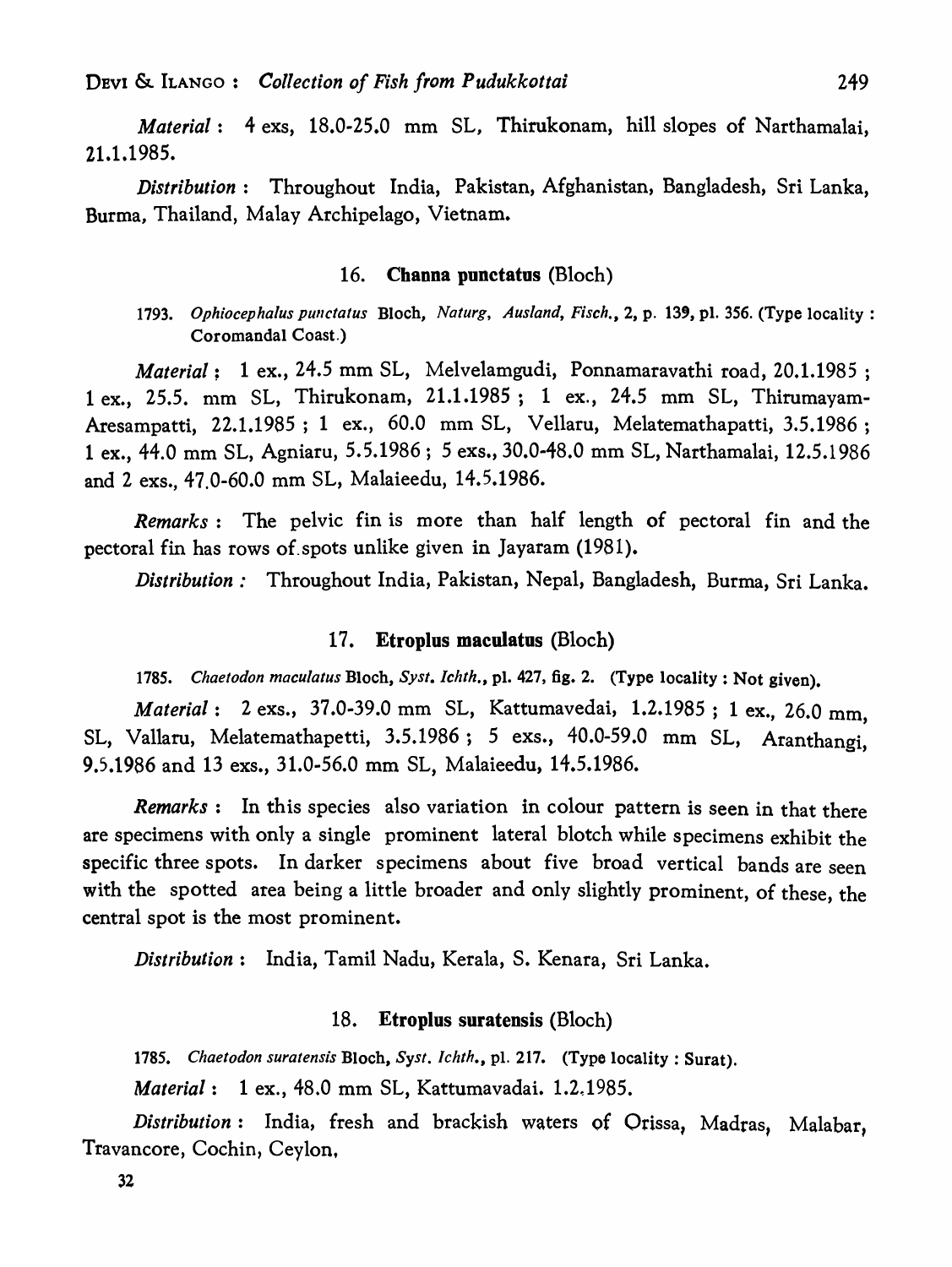#### 19. Oreochromis mossambica (Peters)

1852. Chromis mossambica Peters, *Monatsb. Akad. Wiss.*, Berlin, p. 681. (Type locality: Zambesi river, S. Africa).

*Material:* 26 exs, 9.5-34.0 mm SL, behind Rajas College, 19.1.1985 ; 2 exs., 9.0-13.5 mm SL, Melvelamgudi-Ponnamaravathi road, 20.1.1985; 1 ex., 21.5 mm SL, Hill slopes of Narthamalai, 21.1.1985 ; 1 ex., 43.0 mm SL, Thirumayam-Arasampatti, 22.1.1985 ; 28 exs., 12.0-45.0 mm SL, Kattumavadai, 1.2.1985; and 17 exs., 9.0-33.0 mm SL, Thenimalai, 29.1.1985 and 2 exs., 160.0 and 17.00 mm SL, Vellaru, Melathemathapatti, 3.5.1986.

*Remarks:* In the young, several vertical bands are seen and the dorsal has a dark spot extending from the last spine to the fourth branched rays in the dorsal. In the adults, in some paler specimens the vertical bands are still discernible and no dorsal spots are present; some specimens are very dark.

*Distribution:* East Africa to Nata1. Widely introduced in India and Pakistan.

## 20. Glossogobius giuris (Hamilton)

*1822. Gobius giuris* Hamilton, *Fish Ganges,* p. 51, 336, pI. 33, fig. 15. (Type locality: Ponds and freshweters of Gangetic provinces).

*Material:* 1 ex., 51.0 mm SL, Kattumavadai, 1.1.1985; 1 ex., 70.0 mm SL, Vellaru, Melatemathapatti, 3.5.1986; 3 exs., 44.0-55.0 mm SL, Aranthangi, 9.5.1986 and 4 exs., 35.0-44.0 mm SL, Malaieedu, 14.5.1986.

*Distribution:* Throughout India, Pakistan, Burma, Bangladesh, Sri Lanka. This species has a wide range of distribution from the East Coast of Africa to Japan, Australia and S. Pacific.

#### **Discussion**

Since few perennial rivers occur in Pudukkottai District, collections could be had only from partly dry beds; stagnant pools, puddles and from artificial tanks. In all 20 species belonging to 13 genera, 7 families and 5 orders were recorded. Most of the species collected were small species which are suited for the dry conditions.

The larvivorous fish viz., *Aplocheilus blockii, Oryzias melanostigma* and *Gambusia affinis* were encountered in large numbers wherever they were present. *Rasbora daniconius* (Ham.) and *Lepidocephalus thermalis* were frequently encountered from the many collection sites.

The tanks in the District are stocked every year with fingerlings of *Catla, Rohu, Mrigal* and other carps collected from the Cauvery delta for fishery development and exploitation.